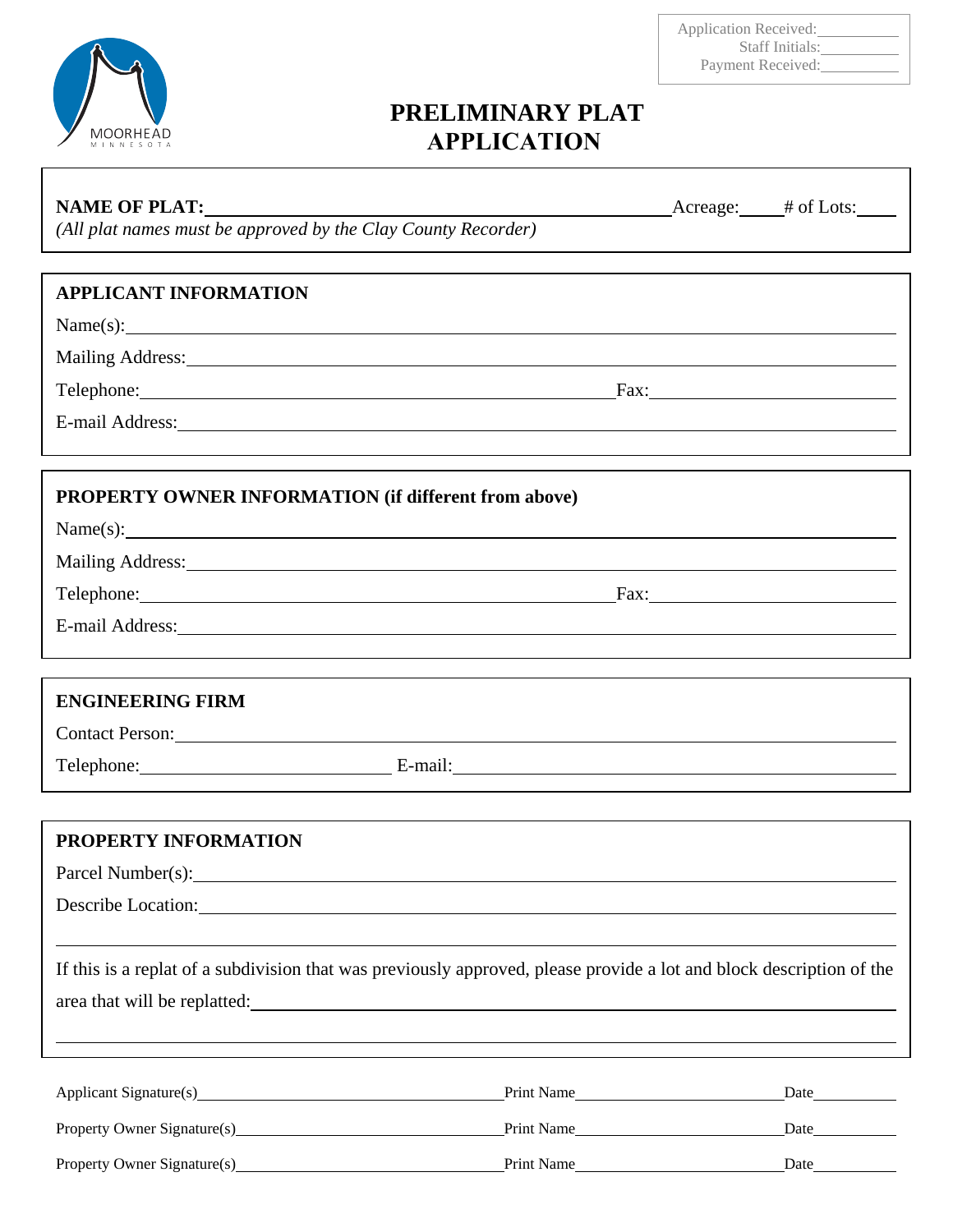### **SUBMIT APPLICATION AND SUBMISSION REQUIREMENTS TO:**

Planning & Zoning Division, 500 Center Avenue, Fourth Floor, PO Box 779, Moorhead, MN 56561-0779

**APPLICATION DEADLINE:** Completed application and submission requirements must be received by 12:00 p.m. on the deadline date (at least three weeks prior to the scheduled Planning Commission meeting).

### **APPLICATION SUBMISSION REQUIREMENTS:**

The following must accompany this application:

Preliminary Plat: email PDF and AutoCAD to planning@cityofmoorhead.com

Up-to-date Title Opinion reflecting title of the property and authorization if applicant is not the owner Receipt for paid taxes if reflected as unpaid in the Title Opinion

Application fee of \$500 + County Recorder fee of \$46 = **\$546 is payable to the City of Moorhead**. *The application fee includes both the Preliminary and Final Plat Approvals. The City of Moorhead will record the Developer's Agreement with the Clay County Recorder's Office. The developer will pay recording fees directly to the Clay County Recorder for recording of the plat.* 

Plat Review Process application submitted to the Clay County Recorder – please refer to: http://www.claycountymn.gov/DocumentCenter/View/941

### IMPORTANT INFORMATION:

- \* The Owner must provide the state and/or county with all required review materials and is responsible for obtaining all required permits for the state and/or county.
- \* Any unplatted public property within and/or contiguous to the proposed plat must be included as a lot/block (i.e. drains, right-of-way, parkland, etc.).
- \* See Title 11 Chapter 5 of the Moorhead City Code for Subdivision Design Standards including parkland dedication requirements. The City will elect, at its sole discretion, whether to receive dedicated parkland and/or payment in lieu of parkland.
- \* Calculations regarding stormwater ponds and park dedication must be finalized prior to preliminary plat approval.

**Questions? Contact City of Moorhead Planning & Zoning at 218.299.5370.**